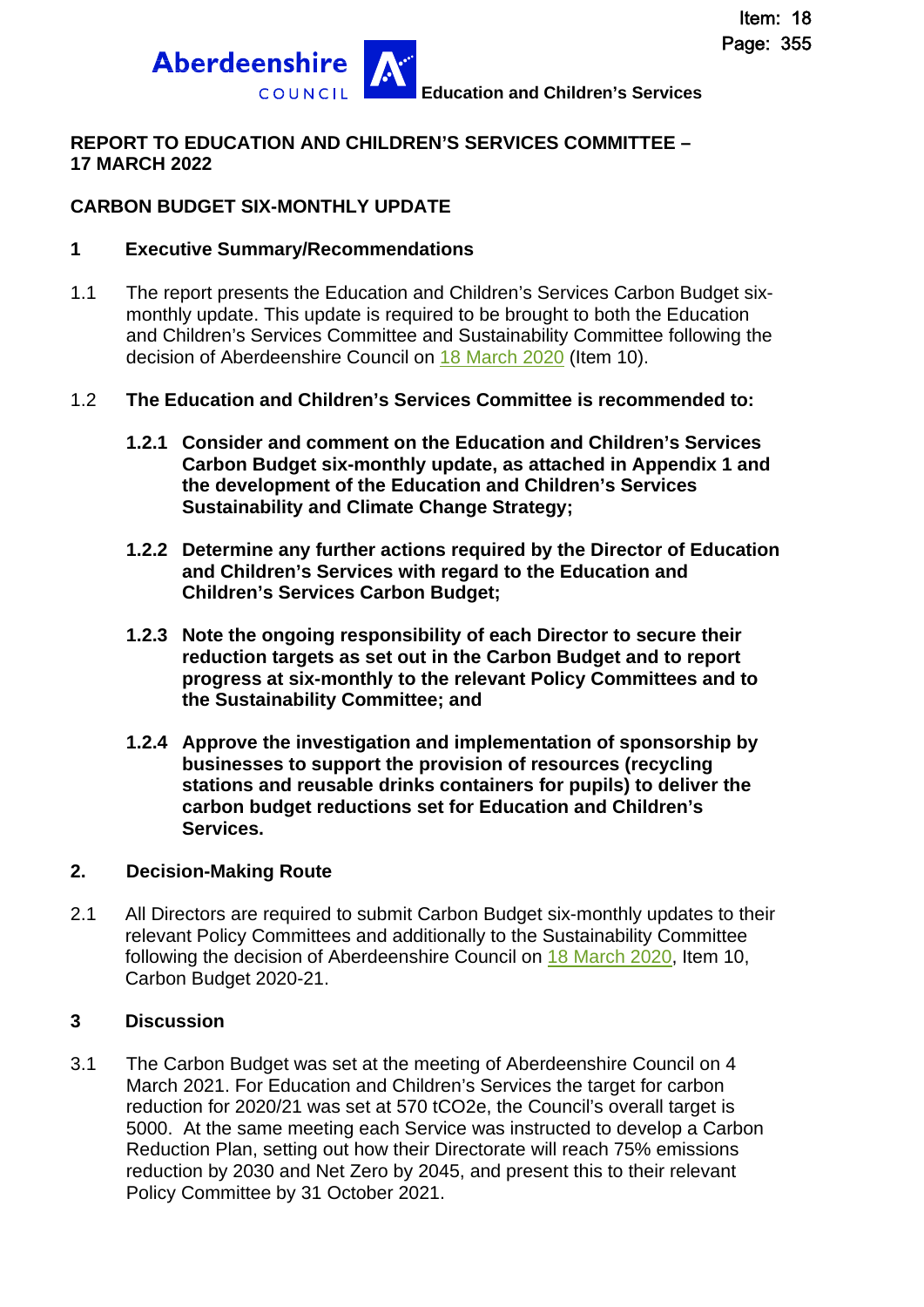- 3.2 **Appendix 1** highlights proposed projects that had been identified for progression during 2020/21 in Live Life Aberdeenshire (LLA) and Education. Ongoing considerable difficulty has been experienced in progressing these carbon reduction solutions during the Covid-19 pandemic. These projects have not progressed fully as planned due to not only the significant amount of time taken with the ongoing response to the Covid-19 pandemic in Education and Children's Services, but the continued need for ventilation which is impacting the energy use in schools. The replacement of current ovens with more energy efficient ovens and the replacement sterilising sinks with dishwashers has been impacted due to the lack of financial resources. This has led to a shortfall in the carbon reduction.
- 3.3 Work has continued on the development of an Education and Children's Services Climate Change and Sustainability Strategy and a short -term action plan for the service to ensure sustainable practices become eventually embedded in the day-to-day work of the service. A static copy of the document is seen in **Appendix 2**. [The digital interactive version is found in this link.](https://www.thinglink.com/scene/1464574308054466562)
- 3.4 One key element of the carbon reduction strategy is the recording of pupil climate change ambitions and the inclusion of their ideas. Discussions with pupil groups took place, starting in September and their ideas have been included in the strategy document. Work is also ongoing with pupils and staff within Education for the development and implementation of strategy specific to schools.
- 3.5 The ongoing work with pupils and staff in schools includes:
	- developing strategies for the inclusion of Learning for Sustainability in the curriculum,
	- developing a strategy document specifically for primary pupils,
	- developing the strategy and governance for delivering Learning for Sustainability in schools,
	- waste management in school: food recycling in all school areas, general waste reduction, recycling and reusing, litter management, reduction in the volume of paper used,
	- use of sustainable resources,
	- green space management,
	- pupil projects in this area.
- 3.6 Pupils are important members of the school community. Education and Children's Services recognises that climate change will have a considerable impact on all aspects of their lives. Pupil groups continue to be consulted and represented in the discussions surrounding the developing Waste Strategy for Schools. This is the first area for development from the strategy and meetings are taking place with pupil groups to gather their ideas and thoughts on the development of the strategy.
- 3.7 Catering Services is looking at how food waste and recycling are managed in school dining spaces to establish a more uniform approach to recycling. In line with the implementation of the Environmental Protection (Single-use Plastic Products) (Scotland) Regulations 2021 which comes into force on 1 June 2022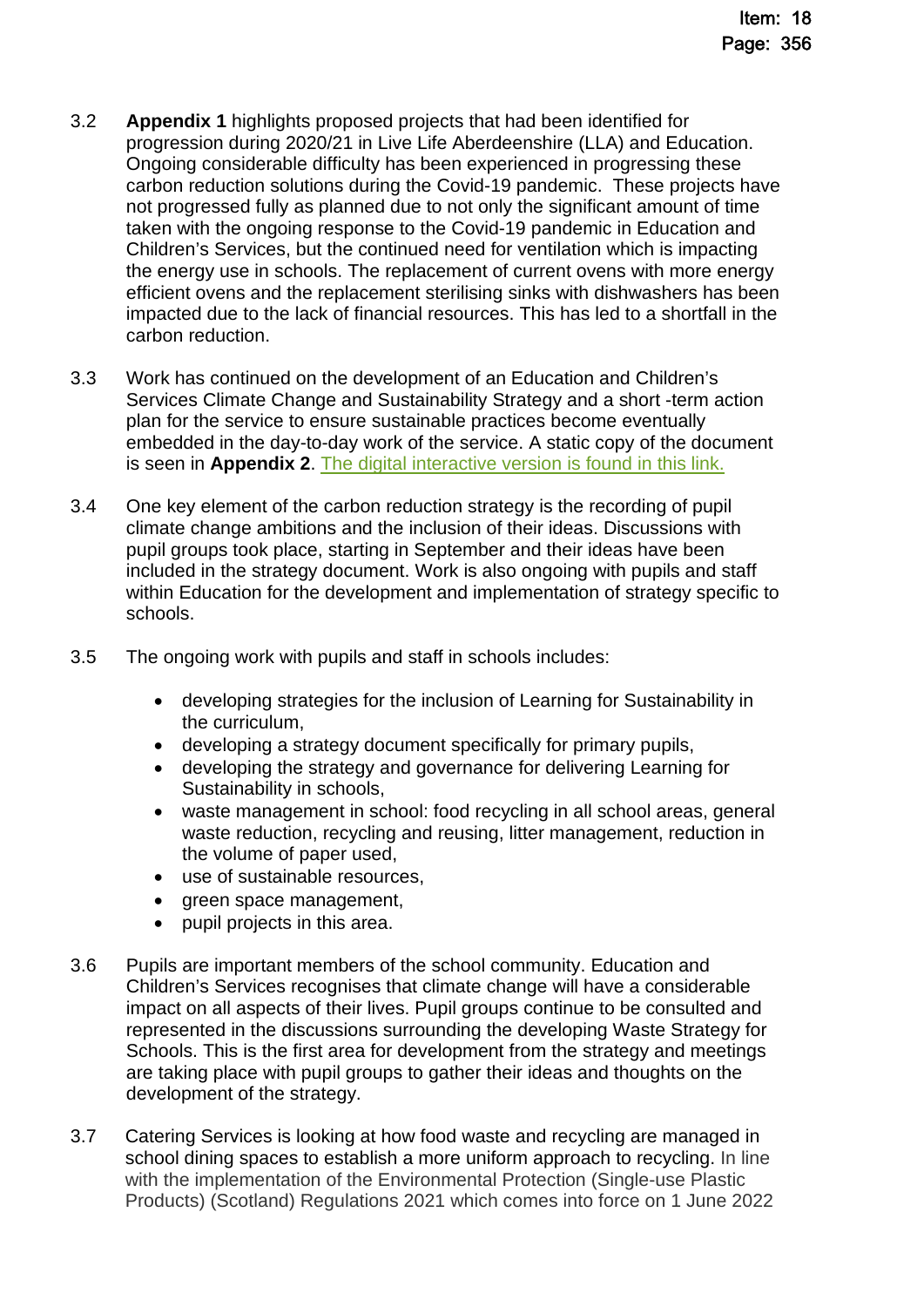catering colleagues have been working towards the standard set in the single use plastic legislation and are now fully compliant.

3.8 The aspirations of pupils and the collation of their ideas on ways to effect behavioural change is very much needed to support the development of strategies to reduce the carbon budget. However, the scale of our joint ambitions far outstrips the scale of the current budget investment in Sustainability to achieve the much needed reduction in the carbon figures.

For example:

- to provide the recycling facilities needed internally and externally at all schools in Aberdeenshire with the recycling stations only seen in the newest academy in Inverurie the cost is approximately £1,200,000. Budget will potentially be needed in addition to this with the impending updated waste strategy to collect separated recycling of paper, plastic and metal instead of mixed recycling;
- the cost of providing each pupil with a steel water bottle to encourage the use of reusable drinks containers and reduce the amount of plastic bottle waste the cost is in the region of £100,000;
- to provide software to support the management of energy in schools after a trial period is £68,000 per year.
- 3.9 To support the implementation of carbon budget reduction strategies we would like to ask approval for the investigation and engagement of potential sponsorship from companies based locally in Aberdeenshire to support the funding of sustainable practices. For example, the sponsorship of recycling stations in schools and water bottles for pupils with the company names of those employers who have supported the initiatives listed on the resources. It is hoped this engagement would also support the links with local employers and promote the development of sustainable practices more widely.
- 3.10 Work continues with ECO Schools, and Aberdeenshire Council's Green Space officers for a new land management regime to be established and surveying all school sites is starting to support discussions with school staff and pupils to identify areas for utility cutting for sports and play, biodiversity areas and rewilding areas to form carbon sinks. A project to supply heritage apple trees to all schools where space is available is underway and being led by Green Spaces officers.
- 3.11 To support work in Learning for Sustainability (LfS) in schools in Aberdeenshire two groups have been set up with representation from senior leaders in schools with an interest in LfS, one focusing on Policy and Guidance the other on CLPL and Training.
- 3.12 The CLPL (Career Long Professional Learning) and Training group designed and ran a session on an introduction to LfS hosted by a Faculty Head at Kemnay Academy. It was well received by the 56 attendees and will be repeated in March 2022. A survey on CLPL needs in LfS was completed and this will be used to plan future CLPL and training. Sharing good practice in LfS sessions have also been created and will soon be advertised. These will provide ongoing support to primary and secondary practitioners on developing LfS in their schools and for senior leaders in creating a whole school approach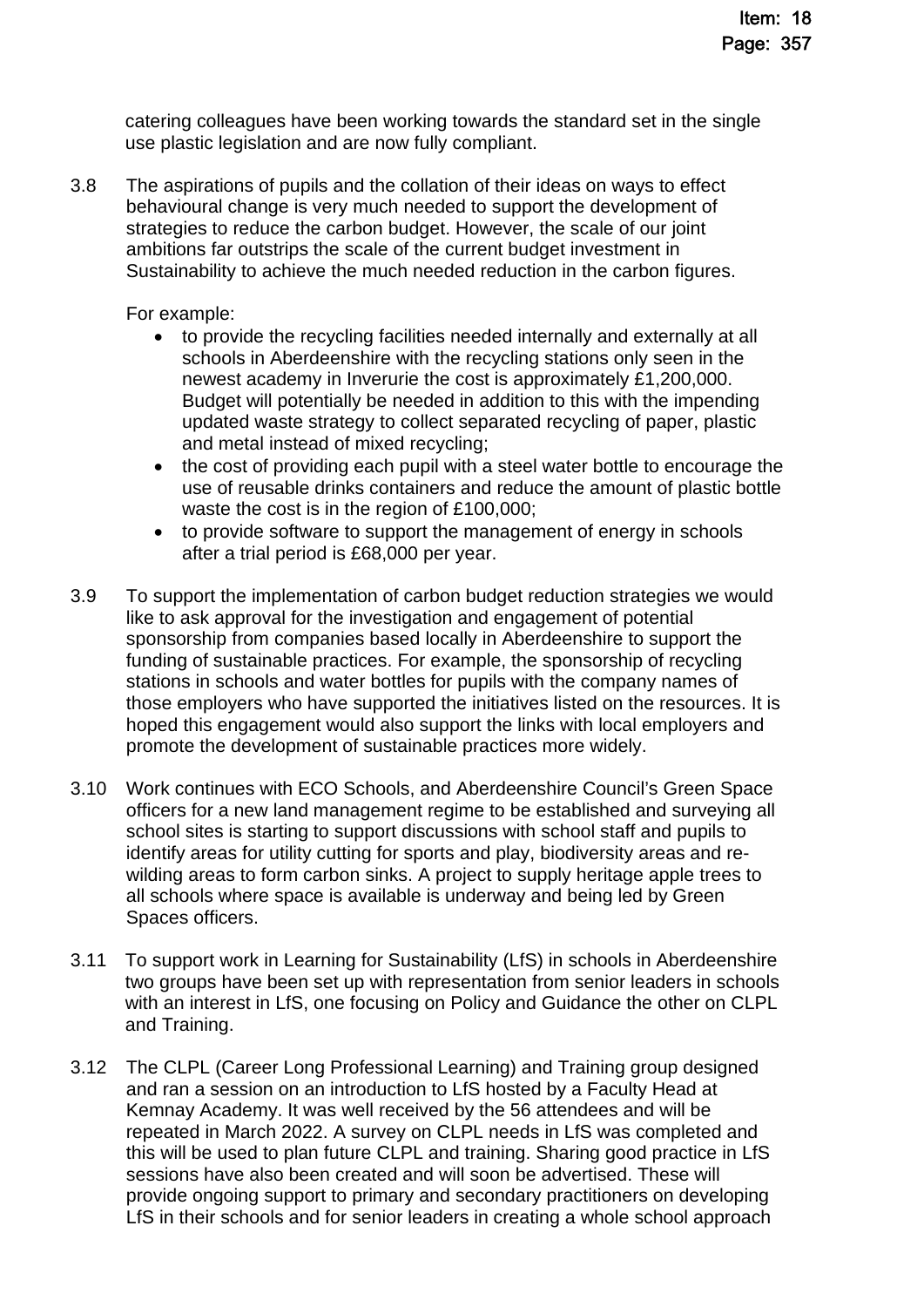to LfS. CLPL Sessions have also been organised through the Montgomery Development Centre to support a number of aspects of LfS such as Fair Trade, Water and Sanitation, an introduction to LfS and a session on Children's Rights and the UNCRC. At the next meeting discussions regarding holding an LfS conference in September 2022 to showcase the work in LfS in Aberdeenshire and highlight the resources that Aberdeenshire staff can access to support their LfS journey will be undertaken. The CLPL and Training group have a TeamSpace which all teachers can access and national and local information is posted there as well as resources that may be of interest.

- 3.13 We have been working with colleagues in the Energy Team to explore methods of increasing energy management in schools. Software options have been explored to assist with this. However, due to the ongoing pandemic it is not expected during this session that a reduction in the amount of energy used can be recorded due to the continued need for increased ventilation in school buildings, and the work required to promote and embed this project will be carried forward. This will be explored further for the session 2022/3.
- 3.14 As previously reported a carbon budget saving has been recorded as a direct impact of remote working of central support staff in Education and Children's Services. Figures collated for the Governance & Empowerment Team showed a 43.5 tCO2e saving over the course of the year for the team. This information was shared with colleagues in the Virtual Working Environment Reference Group to support strategy discussions on the council's efforts to reduce the impact of its actions on climate change. We await information regarding the future strategy to see how this will impact our carbon budget figure in the future.

### **4 Council Priorities, Implications and Risk**

4.1 The following Council Priorities are relevant to this report.

| <b>Pillar</b>          | <b>Priority</b>                                                                                                                                                                                                                                                                                                                                                                                                                                                                    |
|------------------------|------------------------------------------------------------------------------------------------------------------------------------------------------------------------------------------------------------------------------------------------------------------------------------------------------------------------------------------------------------------------------------------------------------------------------------------------------------------------------------|
| Our People             | Education                                                                                                                                                                                                                                                                                                                                                                                                                                                                          |
|                        | Health & Wellbeing                                                                                                                                                                                                                                                                                                                                                                                                                                                                 |
| as a whole.            | The carbon budget report impacts on the ongoing health and wellbeing of<br>our staff and pupils – either directly through the ability to see themselves as<br>part of the solution to climate change or indirectly through support from ECS<br>officer in the developing of strategies to increase the carbon budget<br>reductions on the facilities they use and the promotion of behaviour that will<br>have a wider impact on the carbon budget reductions within Aberdeenshire |
| <b>Our Environment</b> | Infrastructure<br><b>Resilient Communities</b>                                                                                                                                                                                                                                                                                                                                                                                                                                     |
| spaces.                | The report reflects the impact we have as a directorate on our environment.<br>Our plans for the long-term reduction in our carbon budget will have a<br>positive impact on our environment if the required investment is forthcoming<br>to achieve the results possible from changes to waste and energy<br>management strategies and the sustainable development of our green                                                                                                    |
| Our Economy            | Economy & Enterprise<br><b>Estate Modernisation</b>                                                                                                                                                                                                                                                                                                                                                                                                                                |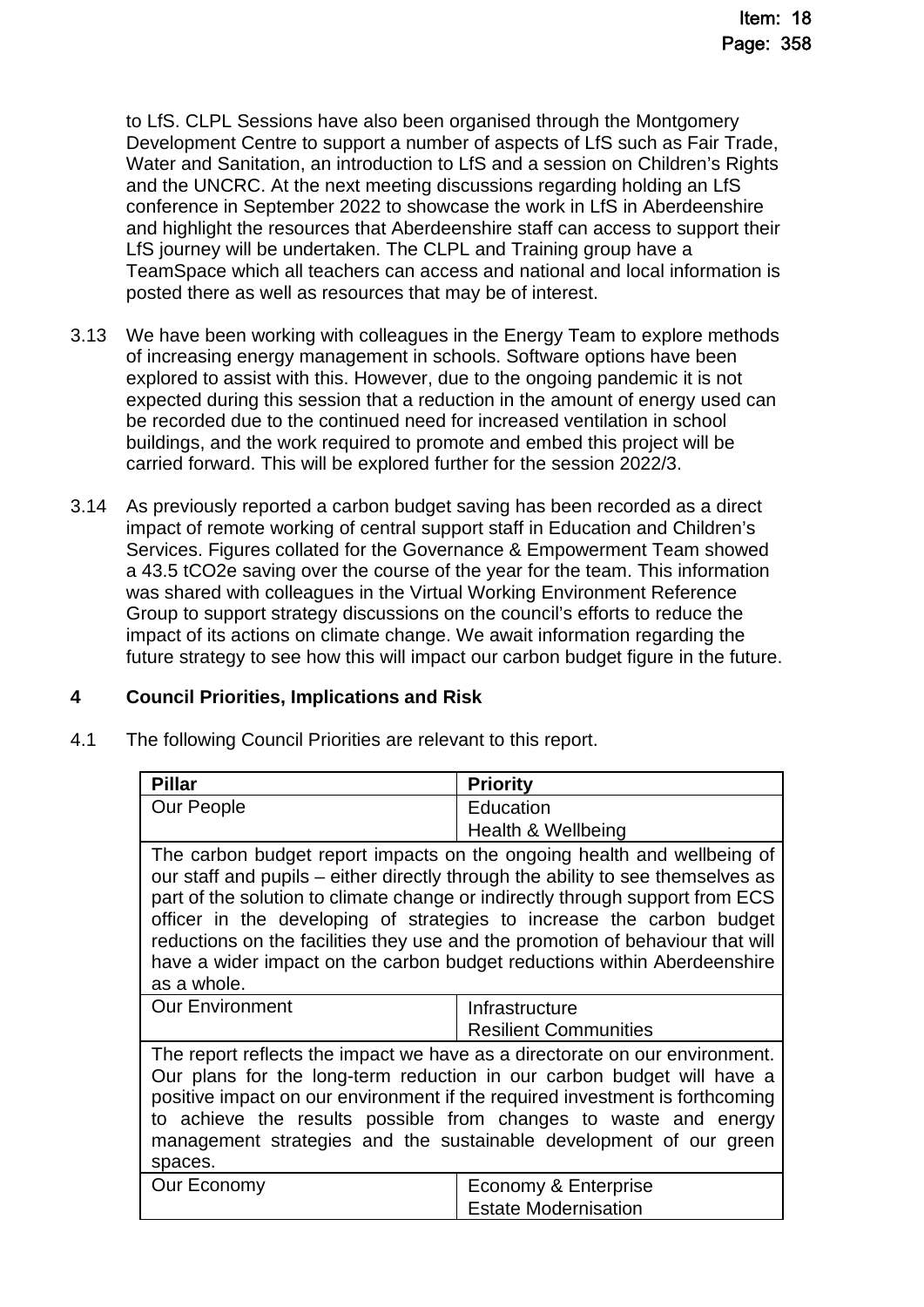The carbon budget report and the strategies it refers to have a direct impact on our economy in the long term with the development of circular economy strategies, the reduction in waste and increase of reuse strategies across the Authority.

Underpinning the Priorities are a number of key principles. They are: right people, right places, right time; responsible finances; climate and sustainability; Community Planning Partnership Local Outcome Improvement Plans; human rights and public protection; tackling poverty and inequalities; digital infrastructure and economy.

4.2 The table below shows whether risks and implications apply if the recommendations are agreed.

| <b>Subject</b>                             | Yes             | <b>No</b> | N/A |
|--------------------------------------------|-----------------|-----------|-----|
| Financial                                  | X               |           |     |
| <b>Staffing</b>                            |                 | Χ         |     |
| <b>Equalities and Fairer Duty Scotland</b> |                 | Χ         |     |
| Children and Young People's Rights         | IIA attached as |           |     |
| and Wellbeing                              | Appendix 3      |           |     |
| <b>Climate Change and Sustainability</b>   | IIA attached as |           |     |
|                                            | Appendix 3      |           |     |
| <b>Health and Wellbeing</b>                |                 | Χ         |     |
| <b>Town Centre First</b>                   |                 | Χ         |     |

- 4.3 The financial implications are complex. In the short to medium term the costs of undertaking work required to support the reduction in the carbon budget will be significant. In the longer term the costs of not undertaking the action required to start changing behaviour and culture could be significantly more following the impact of higher temperatures and the impact this will have on our local environment and infrastructure. The financial implications of meeting Carbon Budget targets are substantial and will need to be addressed on an individual action or project basis. Implications will need to be identified for the organisation as a whole so that they can inform the Council's Medium-Term Financial Strategy to ensure affordability and also across the Council's corporate and informed approach.
- 4.4 An integrated impact assessment has been carried out as part of the development of the proposals set out above. It is included as **Appendix 3** and
	- the following impacts have been identified which cannot be fully mitigated as explained:-

| <b>Assessment</b><br>Area                 | Impact Area              | <b>Details and Mitigations</b>                                                                                                                                                                                                         |
|-------------------------------------------|--------------------------|----------------------------------------------------------------------------------------------------------------------------------------------------------------------------------------------------------------------------------------|
| Sustainability &<br><b>Climate Change</b> | Consumption<br>of energy | Current pandemic and mitigation to reduce the<br>likelihood of transmission of the Covid-19<br>virus of increasing ventilation in schools, partly<br>through the opening of windows has a<br>significant negative impact on the energy |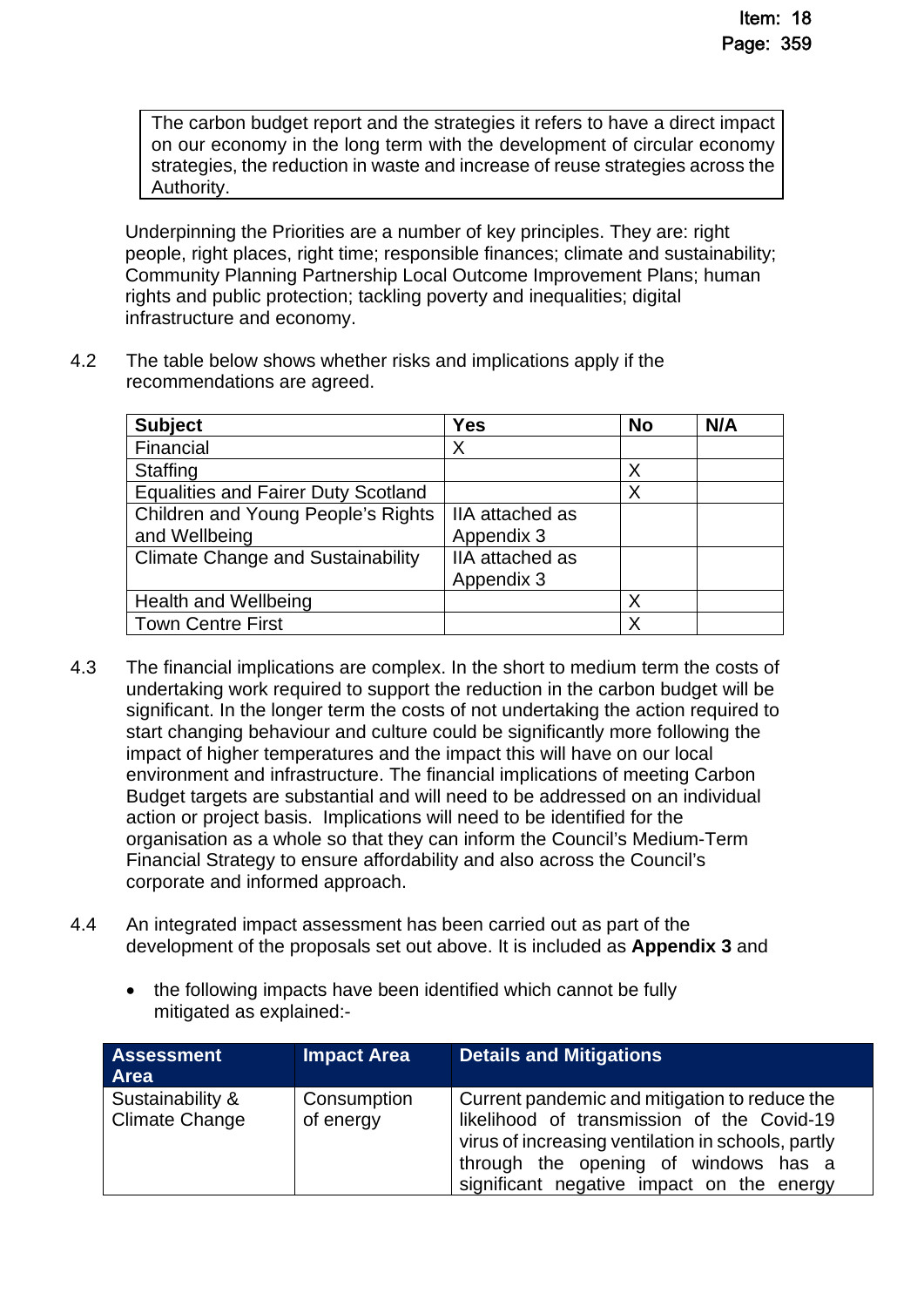|                      | consumed in all buildings where staff and<br>pupils are present.<br>In order to reduce the spread of virus windows<br>need to be opened to increase ventilation and<br>heating has to be increased to allow teaching<br>spaces to be habitable                                                                                                                                                        |
|----------------------|-------------------------------------------------------------------------------------------------------------------------------------------------------------------------------------------------------------------------------------------------------------------------------------------------------------------------------------------------------------------------------------------------------|
| Energy<br>Efficiency | Current increase in ventilation reduces the<br>ability of school leaders to incorporate energy<br>efficiency practices in schools through the<br>opening of windows and increase in heating to<br>counter the reduction in temperatures in<br>teaching spaces.<br>Heating has to be increased when windows<br>are open to enable curriculum delivery to<br>pupils and education provision to continue |

• there are positive impacts as follows:

| <b>Assessment</b><br><b>Area</b>          | <b>Impact</b><br><b>Area</b>      | <b>Impact</b>                                                                                                                                                                                                                                                        |
|-------------------------------------------|-----------------------------------|----------------------------------------------------------------------------------------------------------------------------------------------------------------------------------------------------------------------------------------------------------------------|
| Children's Rights<br>and Wellbeing        | Included                          | The strategy detailed in the ECS Carbon<br>Budget Report allows for children and young<br>people to feel responsible for their own self-<br>management of the waste they produce in<br>school by providing the resources to dispose<br>of waste in a sustainable way |
|                                           | Responsible                       | Responsible members of community by<br>behaviour adding positive effect to carbon<br>reduction                                                                                                                                                                       |
| Sustainability &<br><b>Climate Change</b> | Quality of<br>environment         | Work undertaken by Green Space officers<br>with school leaders will help support the local<br>environment in school outside spaces to<br>improve the management of green spaces                                                                                      |
|                                           | Wildlife and<br>biodiversity      | The work of Green Space officers with school<br>leaders will help increase wildlife and<br>biodiversity areas in school outside spaces                                                                                                                               |
|                                           | Circular<br>economy<br>transition | Current work of the ECS Catering Team<br>promotes the transition to more sustainable<br><b>Officers</b><br>practices.<br>procurement<br>are<br>developing their own strategies and work<br>continues in this area with colleagues from the<br>procurement team.      |
|                                           | Waste and<br>circularity          | The development of a waste strategy will have<br>a positive impact on the amount of general<br>waste and recycling removed from schools.                                                                                                                             |

4.5 The following Risks have been identified as relevant to this matter on a Corporate Level:

The following Risks have been identified as relevant to the Carbon Budget on a Corporate Level: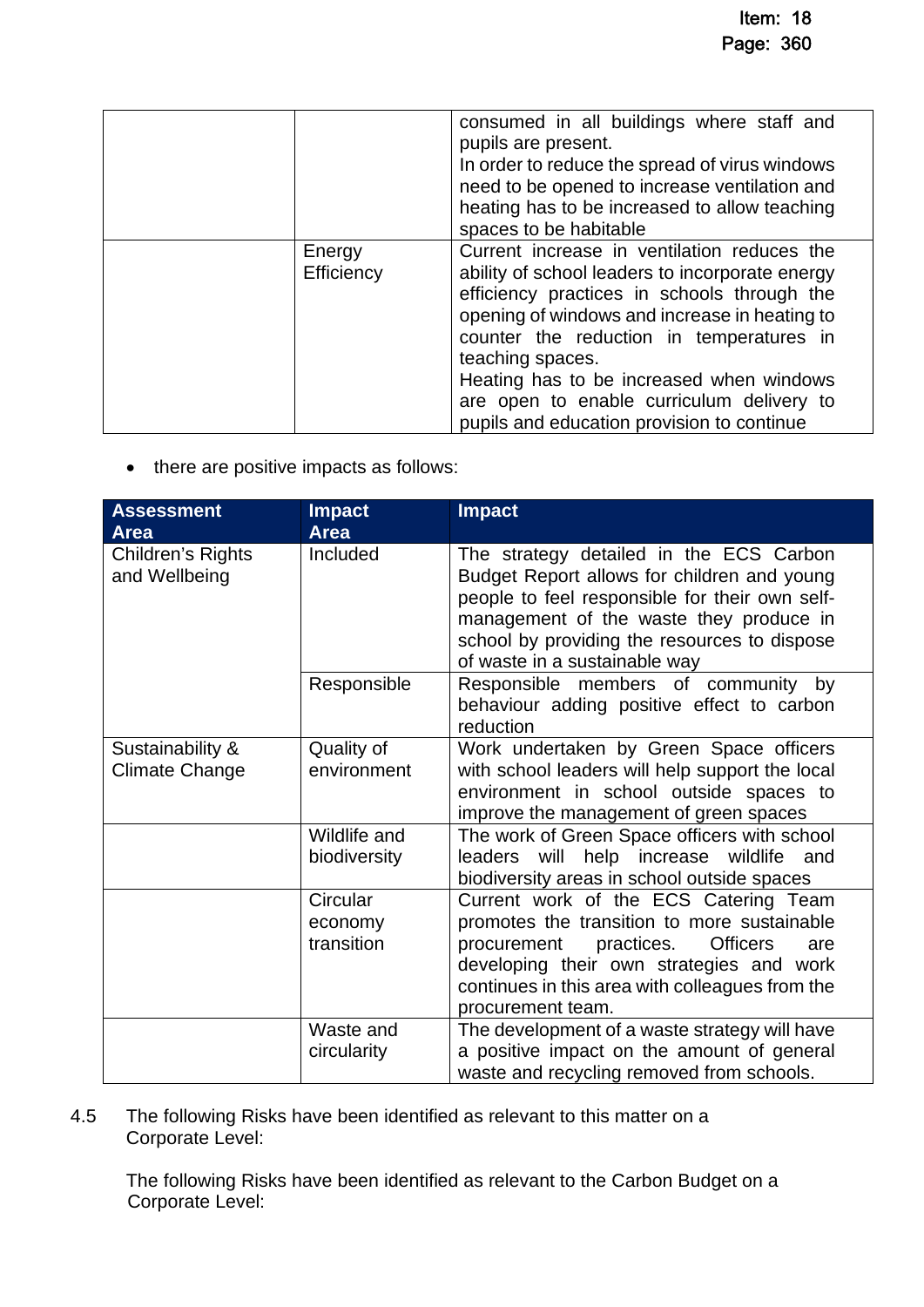Risk ID ACORP010 as it relates to environmental challenges and Risk ID ACORP006 as it relates to reputation management within the [Corporate Risk](http://www.aberdeenshire.gov.uk/council-and-democracy/about-us/plans-and-reports/)  [Register.](http://www.aberdeenshire.gov.uk/council-and-democracy/about-us/plans-and-reports/) 

The following Risks have been identified as relevant to the Carbon Budget on a Strategic Level:

• Risk ID ISSR004 as it relates to Climate Change in the Directorate Risk [Registers.](http://www.aberdeenshire.gov.uk/council-and-democracy/about-us/plans-and-reports/) 

### **5 Scheme of Governance**

- 5.1 The Head of Finance and Monitoring Officer within Business Services have been consulted in the preparation of this report and their comments are incorporated within the report and are satisfied that the report complies with the Scheme of [Governance and relevant legislation.](https://www.aberdeenshire.gov.uk/council-and-democracy/scheme-of-governance/)
- 5.2 The Committee is able to consider this item in terms of Section E.1.1 and E.6.1 of the List of Committee Powers in Part 2A of the Scheme of Governance as it relates to the scrutiny of the implementation of the Carbon Budget for services withing the remit of the Committee.

#### **Laurence Findlay Director of Education and Children's Services**

Report prepared by Karen Tucker, Team Manager, Education and Children's Services Date 08 February 2022

### **List of Appendices:**

Appendix 1 - Education and Children's Services Carbon Budget six-monthly update Appendix 2 - Education and Children's Services Climate Change and Sustainability **Strategy** 

Appendix 3 - Integrated Impact Assessment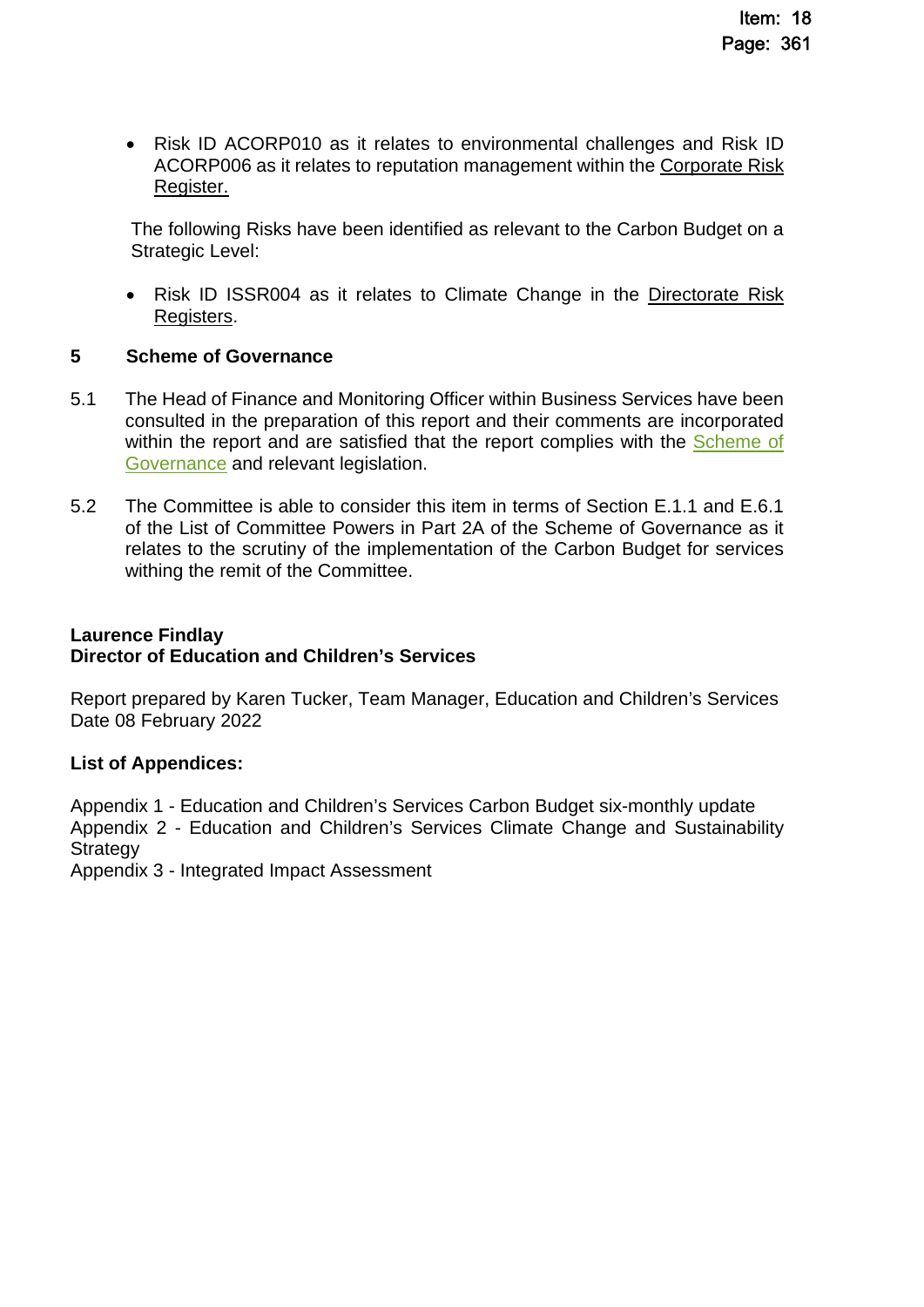

Appendix 1 – Education and Children's Services Carbon Budget six-monthly update

| Summary of<br><b>Carbon Budget</b><br><b>Monitoring</b><br>2021/22 |                              | <b>EDUCATION AND CHILDREN'S SERVICES</b> |                                  |                                  |                                  |                                    |                                    |                        |                                                                                                                                                                                                                                                                                                                                            |
|--------------------------------------------------------------------|------------------------------|------------------------------------------|----------------------------------|----------------------------------|----------------------------------|------------------------------------|------------------------------------|------------------------|--------------------------------------------------------------------------------------------------------------------------------------------------------------------------------------------------------------------------------------------------------------------------------------------------------------------------------------------|
|                                                                    | <b>Base</b><br><b>Budget</b> | $May-21$<br><b>Forecast</b>              | <b>Aug-21</b><br><b>Forecast</b> | <b>Nov-21</b><br><b>Forecast</b> | <b>Feb-22</b><br><b>Forecast</b> |                                    | <b>Forecast Savings</b>            |                        |                                                                                                                                                                                                                                                                                                                                            |
|                                                                    | 2021/22                      | 2021/22                                  | 2021/22                          | 2021/22                          | 2021/22                          | <b>Better</b><br>than              | Worse<br>than                      | <b>Net</b><br>Variance | <b>Comments</b>                                                                                                                                                                                                                                                                                                                            |
|                                                                    | tCO <sub>2e</sub>            | tCO <sub>2e</sub>                        | tCO <sub>2e</sub>                | tCO <sub>2e</sub>                | tCO <sub>2e</sub>                | <b>Budget</b><br>tCO <sub>2e</sub> | <b>Budget</b><br>tCO <sub>2e</sub> | tCO <sub>2e</sub>      |                                                                                                                                                                                                                                                                                                                                            |
| <b>Education and</b><br>Children's<br><b>Services</b>              |                              |                                          |                                  |                                  |                                  |                                    |                                    |                        |                                                                                                                                                                                                                                                                                                                                            |
| <b>Princh-print</b><br>from home                                   | <b>TBC</b>                   | <b>TBC</b>                               | <b>TBC</b>                       |                                  |                                  |                                    |                                    |                        | Users will be able to print to library printers (and<br>subsequently all Live Life Aberdeenshire facilities)<br>from home. This is expected to reduce the number of<br>home printers and cartridges for the occasional<br>printing that people might have. Payment will be<br>online.                                                      |
| <b>Library Return</b><br><b>Bins</b>                               | <b>TBC</b>                   | <b>TBC</b>                               | <b>TBC</b>                       |                                  |                                  |                                    |                                    |                        | Library Service is installing return bins in some<br>localities where there is not a library provision. This<br>will allow residents to return resources without using<br>their car to drive to the nearest library.                                                                                                                       |
| Lockers/smallest<br>library                                        | <b>TBC</b>                   | <b>TBC</b>                               | <b>TBC</b>                       |                                  |                                  |                                    |                                    |                        | Library Service to install digital library lockers in some<br>localities. This will provide customers with an easy<br>return and pick-up point for their reserved items. Due<br>to an improvement in the Library Management<br>Systems for external connectivity these items may be<br>replaced in other services such as supermarkets and |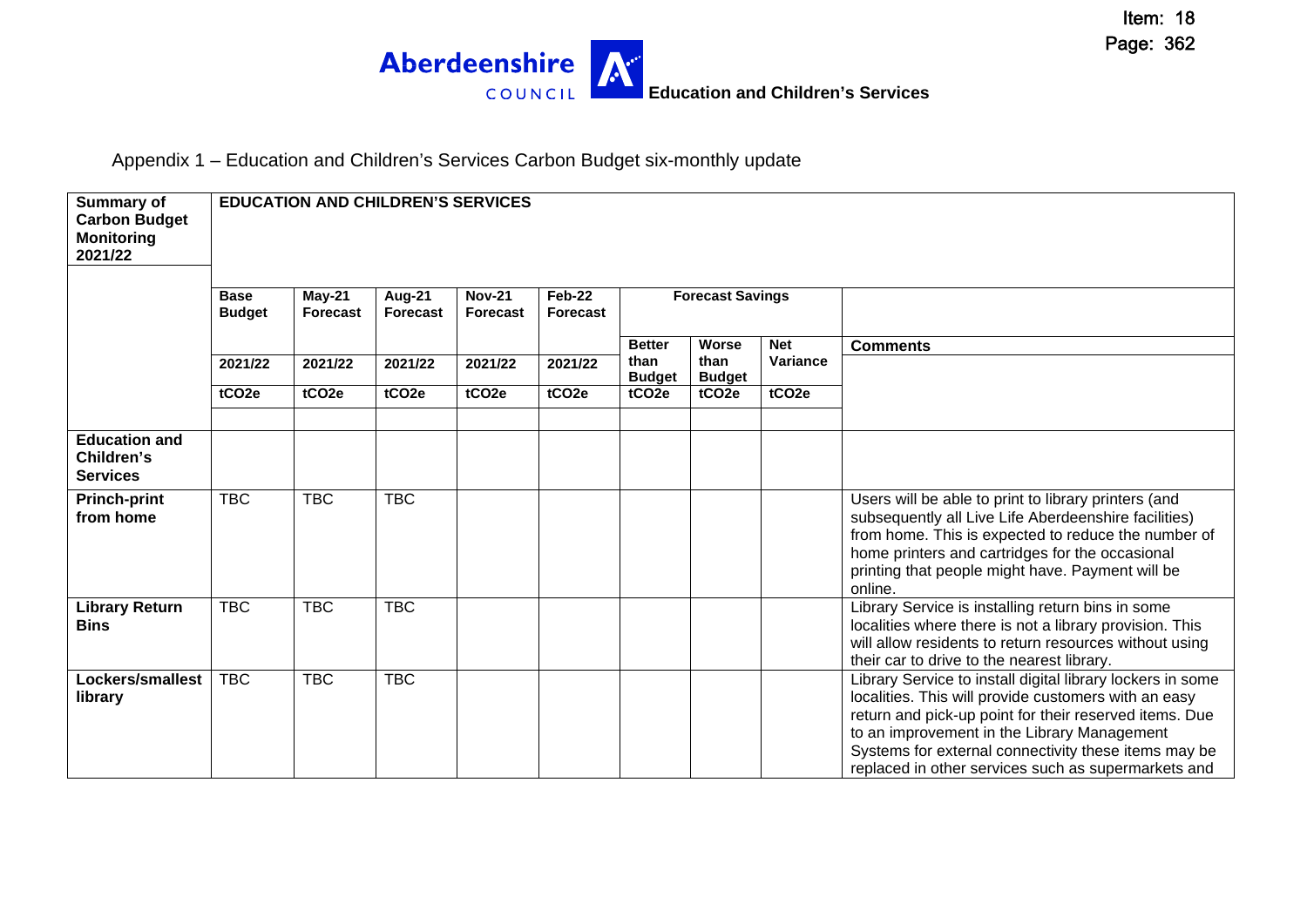|                                                                                                                                |            |            |            |  | train stations, allowing for more interaction during a                                                                                                                                                                                                                                                                                                                                          |
|--------------------------------------------------------------------------------------------------------------------------------|------------|------------|------------|--|-------------------------------------------------------------------------------------------------------------------------------------------------------------------------------------------------------------------------------------------------------------------------------------------------------------------------------------------------------------------------------------------------|
|                                                                                                                                |            |            |            |  | journey for another reason.                                                                                                                                                                                                                                                                                                                                                                     |
| <b>Digital services?</b>                                                                                                       | 60         | 60         | 20         |  | Following the success of digital services during<br>COVID-19 pandemic the Library Service will continue<br>to improve and increase access to all our digital<br>services. This reduces the need for travel.                                                                                                                                                                                     |
| <b>General waste</b><br>reduction and<br>increased<br>recycling on<br>school sites                                             | <b>TBC</b> | <b>TBC</b> | <b>TBC</b> |  | Education and Children's Services is committed to<br>work with colleagues in Waste Management to reduce<br>the waste for general collection and increase<br>recycling. Covid-19 has impacted on the amount of<br>general waste due to additional cleaning and this work<br>will determine the Service's ability to reduce general<br>waste.                                                     |
| Joint approach<br>with energy<br>team for<br>management of<br>energy usage                                                     | <b>TBC</b> | <b>TBC</b> | <b>TBC</b> |  | Education and Children's Services is committed to<br>develop practices to review energy use and start<br>working on behavioural change in conjunction with the<br>Energy Team who are able to support with the<br>provision of usage data.                                                                                                                                                      |
| <b>Commitment to</b><br>start<br>incorporating<br>ʻcircular<br>economy'<br>principles in<br>procurement as<br>part of strategy | <b>TBC</b> | <b>TBC</b> | <b>TBC</b> |  | Education and Children's Services is committed to<br>start incorporating the consideration of sustainability in<br>procurement. The Catering Team has undertaken this<br>commitment in procurements added to the<br>Procurement Plan 2021/2 for the purchase of fruit,<br>vegetables and frozen foods. The carbon budget<br>reduction will be investigated once the procurement is<br>in place. |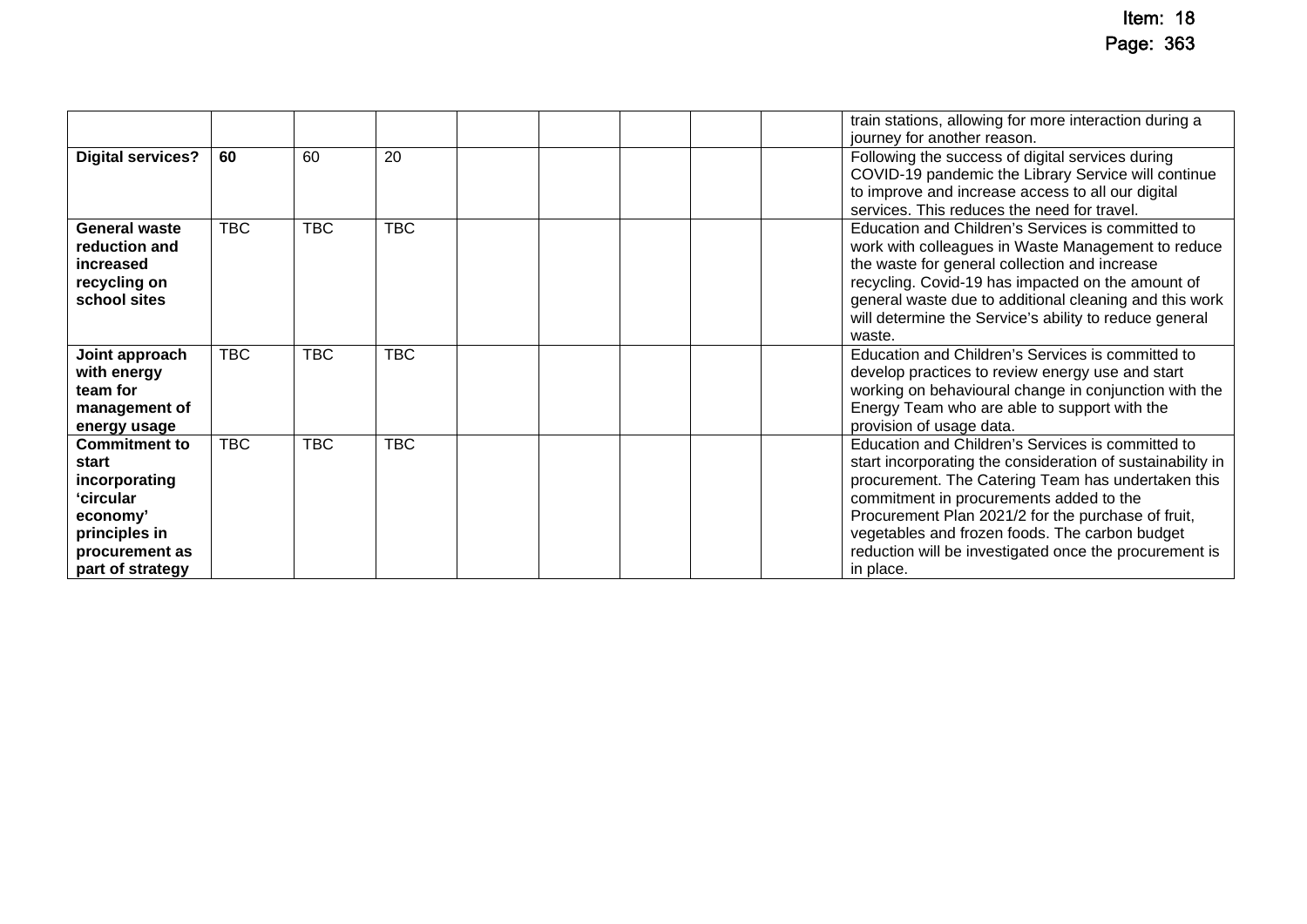Item: 18 Page: 364

#### Appendix 2

 $\bigoplus$ **EDUCATION & CHILDREN'S SERVICES CLIMATE CHANGE & SUSTAINABILITY AMBITIONS** 

# **AND OUR FUTURE STRATEGY**

Aberdeenshire Council's Education and Children's Services team acknowledges the world faces a climate challenge directly linked to human activity. It is our responsibility to provide leadership and quidance in order to move to a more sustainable and low carbon future. But we can't do that without you.

We recognise our action, or inaction will impact future generations and we embrace our social responsibility to become part of the solution and reduce our carbon budget. We are committed to working towards a carbon free society by reducing our emissions by 75% (against our 2010/11 baseline) by 2030 and become Net Zero by 2045.

# **TIMEFRAME FOR ACTION FOR OUR SUSTAINABLE FUTURE STRATEGY**



Our ambitions are to be achieved by 2025

The strategy is a positive, forward-looking outcome based approach focusing on what type of Education & Children's Services we want in the future. Scotland's climate is already changing and therefore adaptive actions need to be undertaken now in light of the global climate change challenge.

UK Temperature changes from 1334-2020

#### $\begin{array}{c}\n\bullet \\
\bullet \\
\bullet \\
\bullet\n\end{array}$ **CARBON BUDGET REDUCTION & SUSTAINABILITY AREAS**





Developmen

Scolland's Nations<br>Feriamance Frames<br>National Outcome

Climate<br>Change<br>Adaptation

88<br>====

医黑

ó

**e** 

 $\odot$ 

اخا

 $\bullet$  .  $\bullet$ 

 $\ddot{\bm{\Theta}}$ 



Click here  $\rightarrow$   $\oplus$  to find out how our strategy links to these important documents: **UN Sustainable Development Goals** 

**Scotland's Performance Framework National Outcomes** 

**Climate Ready Scotland - Second Scottish Climate Change Adaptation Programme 2019-2024**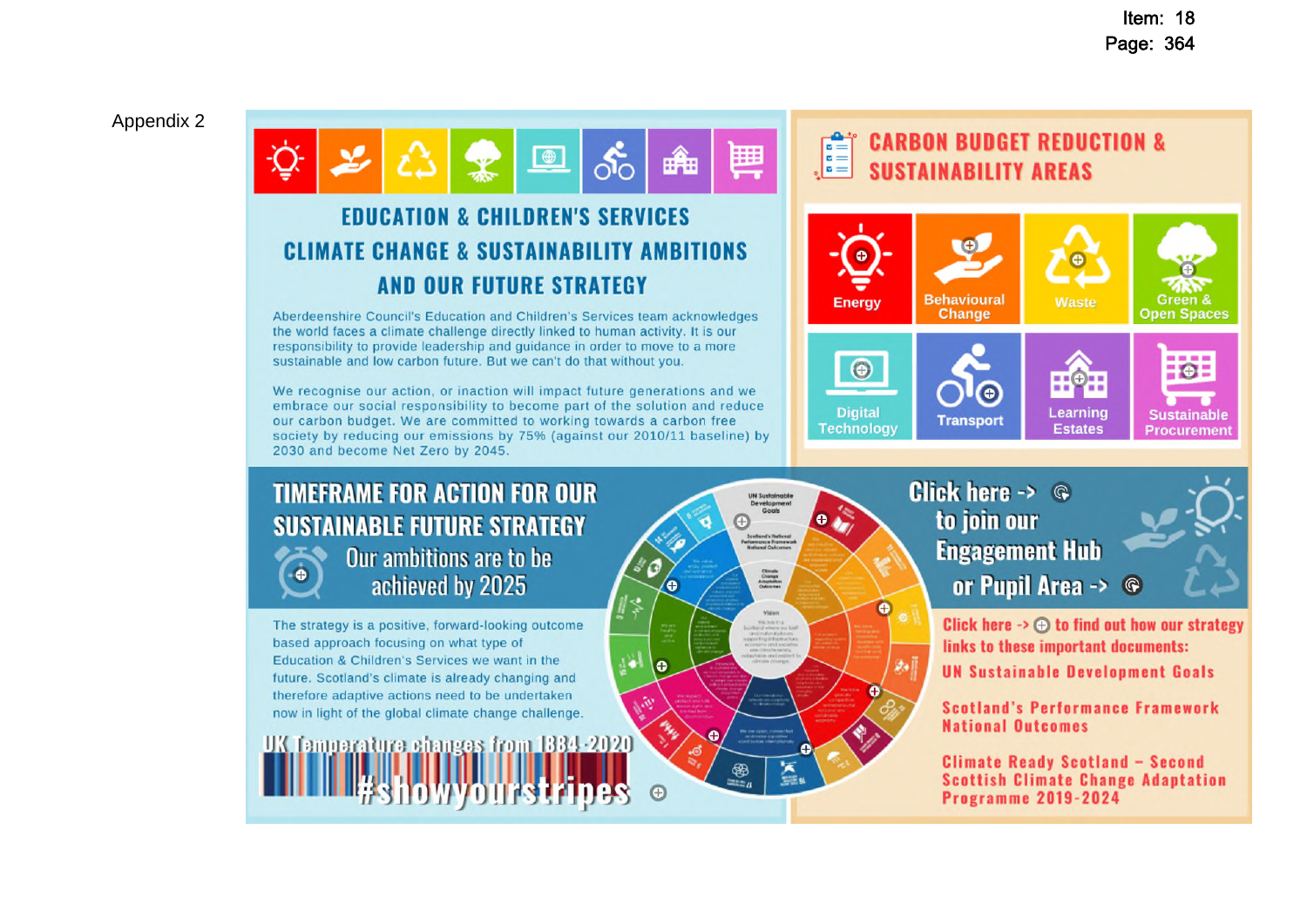# Aberdeenshire Council .

# Integrated Impact Assessment.

# IIA ECS Carbon Budget Report 0322.

| Assessment ID                 | IIA-000463                                        |
|-------------------------------|---------------------------------------------------|
| <b>Lead Author</b>            | Karen Tucker                                      |
| <b>Additional Authors</b>     | Mike Kennedy                                      |
| <b>Service Reviewers</b>      | <b>Gillian Milne</b>                              |
| <b>Subject Matter Experts</b> | Claudia Cowie, Lynne Gravener, Christine McLennan |
| Approved By                   | Anne Marie Davies Macleod                         |
| Approved On                   | Tuesday February 15, 2022                         |
| <b>Publication Date</b>       | Monday March 07, 2022                             |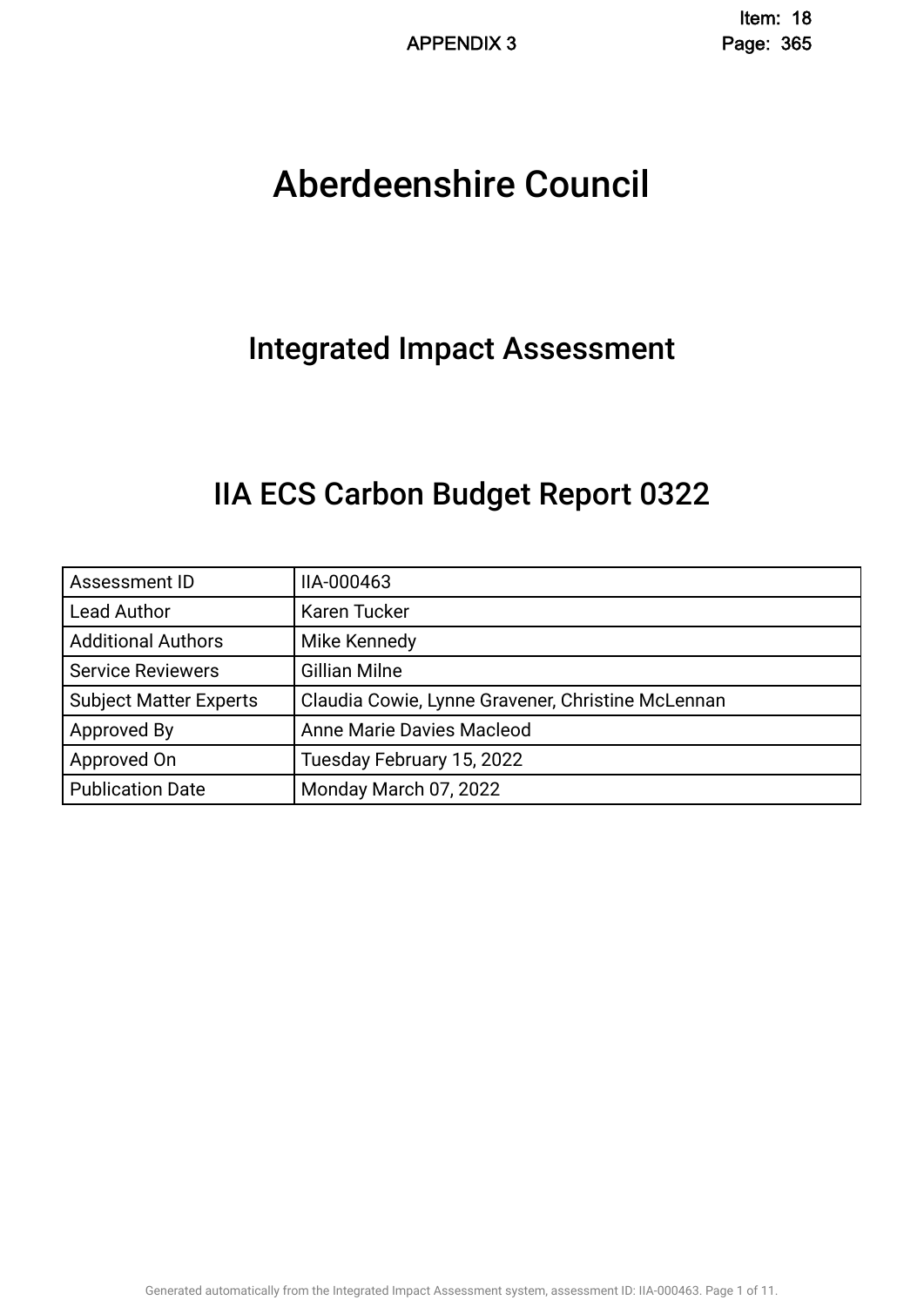# 1. Overview.

This document has been generated from information entered into the Integrated Impact Assessment system.

IIA ECS Carbon Budget Report for ECS Committee 17 March 2022

During screening 4 of 10 questions indicated that detailed assessments were required, the screening questions and their answers are listed in the next section. This led to 3 out of 5 detailed impact assessments being completed. The assessments required are:

- Childrens' Rights and Wellbeing
- Equalities and Fairer Scotland Duty
- Sustainability and Climate Change

In total there are 6 positive impacts as part of this activity. There are 4 negative impacts, of these negative impacts, 0 have been mitigated and 4 cannot be mitigated satisfactorily.

A detailed action plan with 4 points has been provided.

This assessment has been approved by annemarie.daviesmacleod@aberdeenshire.gov.uk.

The remainder of this document sets out the details of all completed impact assessments.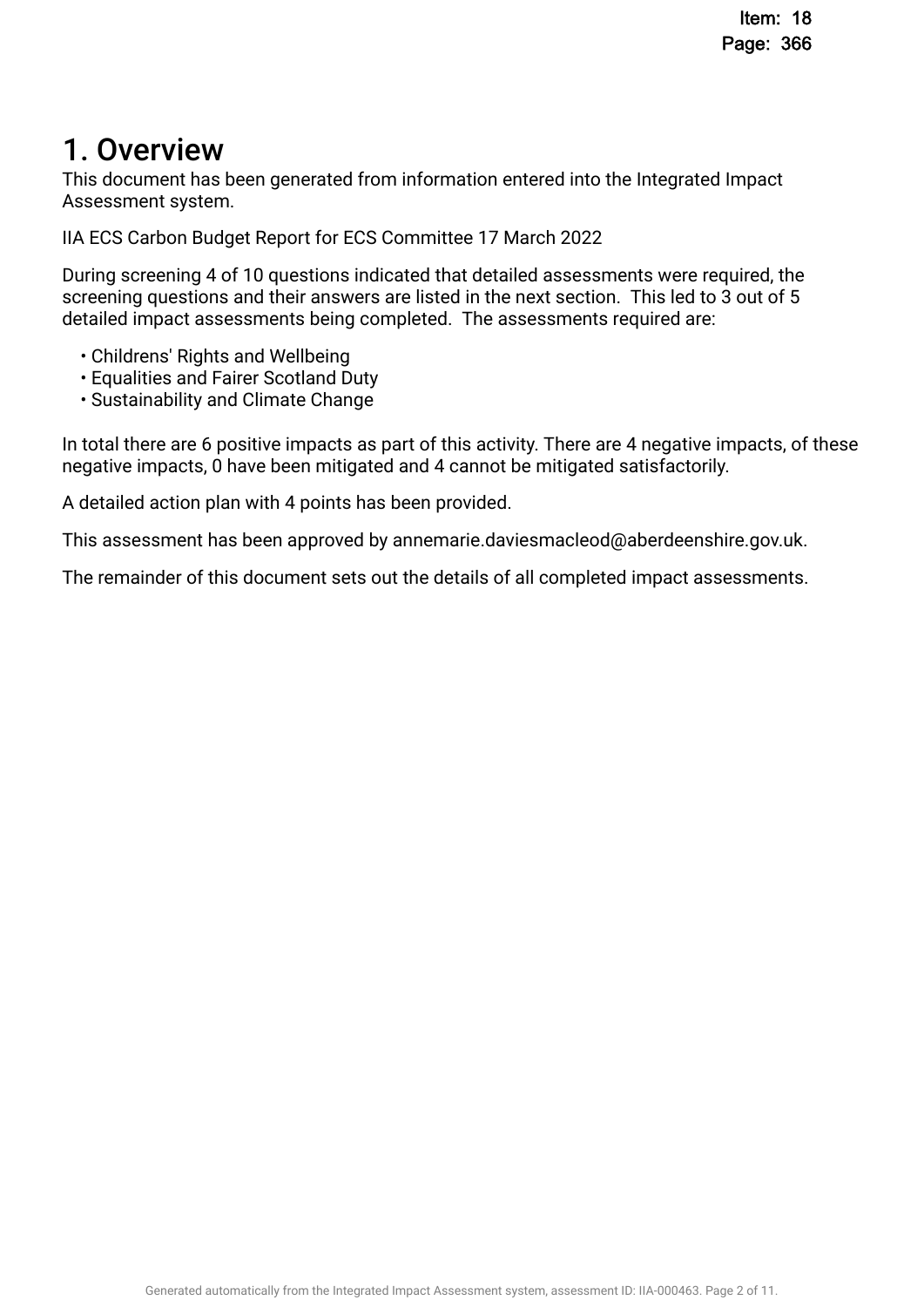# 2. Screening

| No             |
|----------------|
| <b>No</b>      |
| <b>Yes</b>     |
| N <sub>o</sub> |
| Yes            |
| No             |
| Yes            |
| No             |
| No             |
| Yes            |
|                |

# 3. Impact Assessments

| Children's Rights and Wellbeing            | No Negative Impacts Identified       |
|--------------------------------------------|--------------------------------------|
| <b>Climate Change and Sustainability</b>   | No Negative Impacts Can Be Mitigated |
| <b>Equalities and Fairer Scotland Duty</b> | No Negative Impacts Identified       |
| <b>Health Inequalities</b>                 | <b>Not Required</b>                  |
| <b>Town Centre's First</b>                 | <b>Not Required</b>                  |
|                                            |                                      |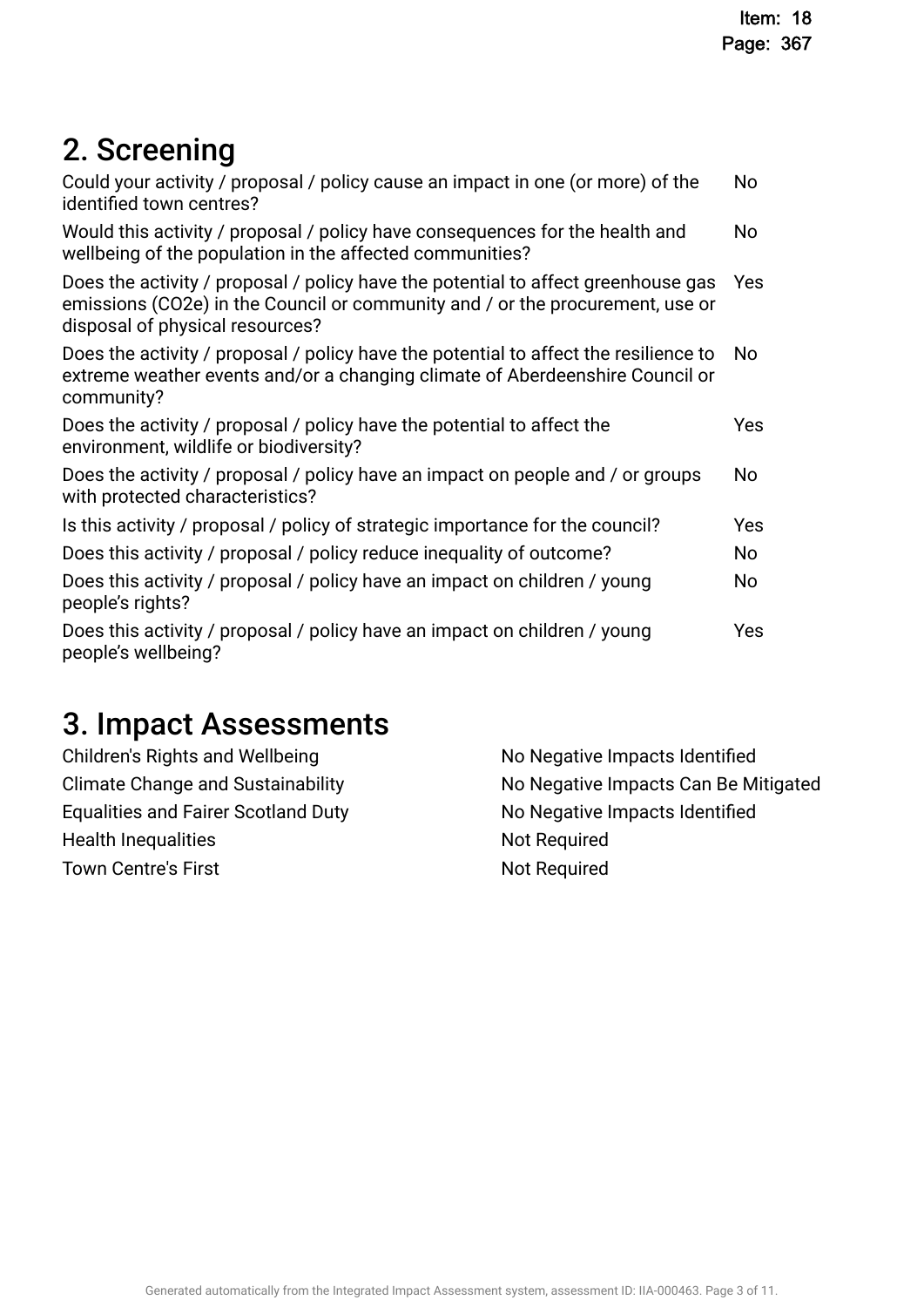# 4. Childrens' Rights and Wellbeing Impact Assessment

## **4.1. Wellbeing Indicators**

| Indicator       | <b>Positive</b> | <b>Neutral</b> | <b>Negative</b> | Unknown |
|-----------------|-----------------|----------------|-----------------|---------|
| <b>Safe</b>     |                 | Yes            |                 |         |
| <b>Healthy</b>  |                 | Yes            |                 |         |
| Achieving       |                 | Yes            |                 |         |
| <b>Nurtured</b> |                 | Yes            |                 |         |
| <b>Active</b>   |                 | Yes            |                 |         |
| Respected       |                 | Yes            |                 |         |
| Responsible     | Yes             |                |                 |         |
| Included        | Yes             |                |                 |         |

## 4.2. Rights Indicators.

| UNCRC Indicators  | Article 3 - Best interests of the child                                      |
|-------------------|------------------------------------------------------------------------------|
|                   | upheld by this activity / $\vert$ Article 6 - Life, survival and development |
| proposal / policy |                                                                              |

### 4.3. Positive Impacts.

| <b>Impact Area</b> | Impact                                                                                                                                                                                                                                                          |
|--------------------|-----------------------------------------------------------------------------------------------------------------------------------------------------------------------------------------------------------------------------------------------------------------|
| <b>Included</b>    | The strategy detailed in the ECS Carbon Budget Report allows for<br>children and young people to feel responsible for their own self-<br>management of the waste they produce in school by providing<br>the resources to dispose of waste in a sustainable way. |
| Responsible        | Responsible members of community by behaviour adding<br>positive effect to carbon reduction                                                                                                                                                                     |

### 4.4. Evidence

| <b>Type</b>              | <b>Source</b>                                 | It says?                                                                                                                                                                                                                                                                                            | It Means?                                                                                                                                                                                    |
|--------------------------|-----------------------------------------------|-----------------------------------------------------------------------------------------------------------------------------------------------------------------------------------------------------------------------------------------------------------------------------------------------------|----------------------------------------------------------------------------------------------------------------------------------------------------------------------------------------------|
| Internal<br>Consultation | Meetings with<br>children and<br>young people | Children from ECO groups in<br>schools and individual<br>children who are<br>representatives on the Pupil<br>Council have advised in<br>discussions that they see<br>one of the key areas for<br>reducing the carbon budget<br>in schools is increasing<br>recycling and reducing<br>general waste. | It means they are engage<br>with the strategy to effect<br>behavioural change in<br>schools in order to help<br>reduce climate change and<br>have a positive impact on<br>their own futures. |

# 4.5. Accounting for the Views of Children and Young People.

Children and young people are being included in discussions to shape strategy and policy. They will be included in the ECS Team and involved in ongoing communications regarding the launch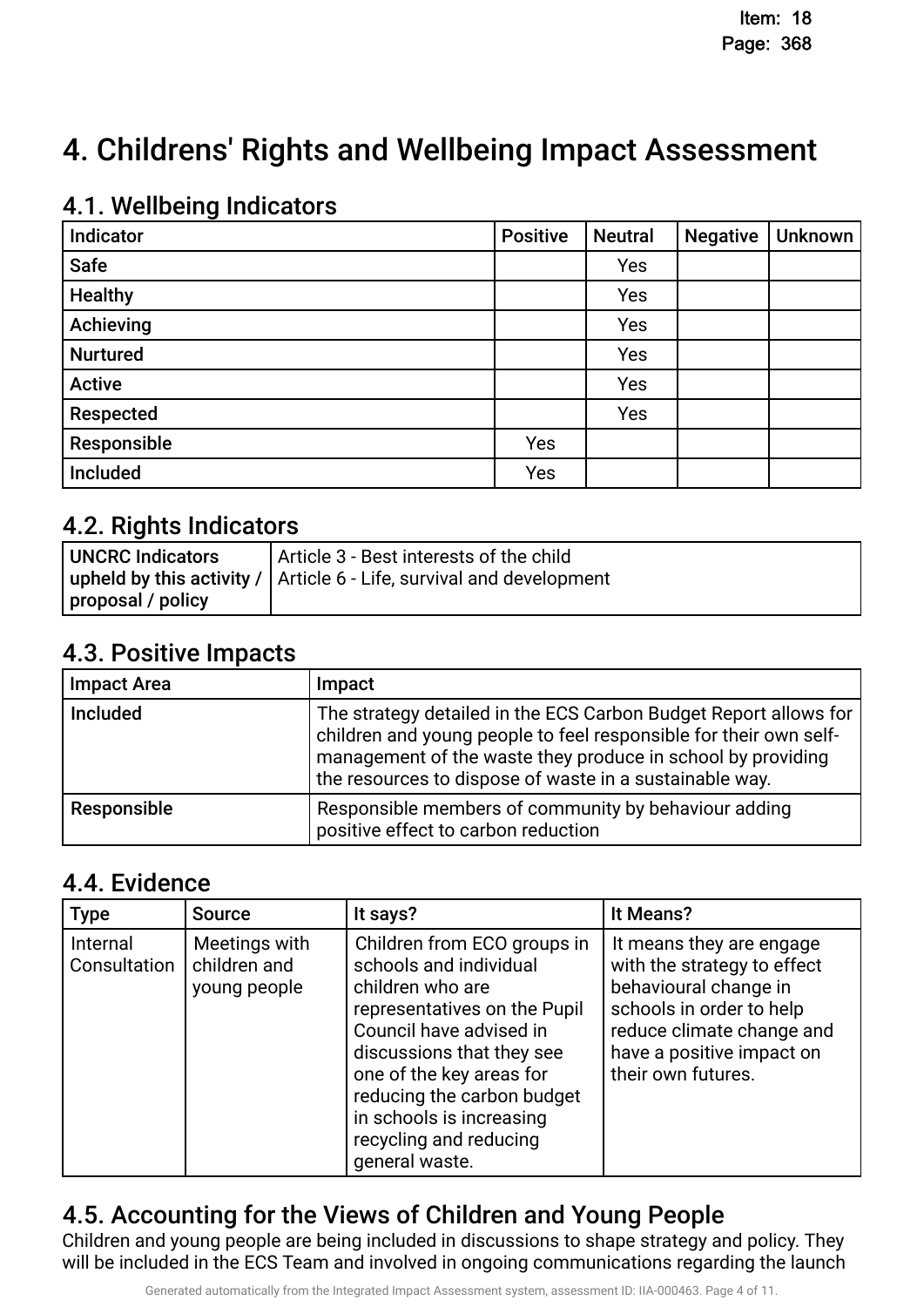of the strategy and projects going forward concerning sustainability and climate change.

## 4.6. Promoting the Wellbeing of Children and Young People.

The strategy supports the wellbeing of children and young people by starting the work needed to have an impact on behavioural change, not only in schools but within the community in order to help protect the environment they are growing up in.

## 4.7. Upholding Children and Young People's Rights.

Children and young people's views and ideas are central to the developments within the ECS Climate Change and Sustainability Strategy. It is essential their ideas of how we can reduce the carbon budget are included in the report for the schools they attend to also engage with the revised procedures needed in this area.

# 4.8. Overall Outcome.

No Negative Impacts Identifed.

The development of a strategy to affect behavioural change to reduce the carbon budget can only have a positive impact of the children and young people who attend our settings.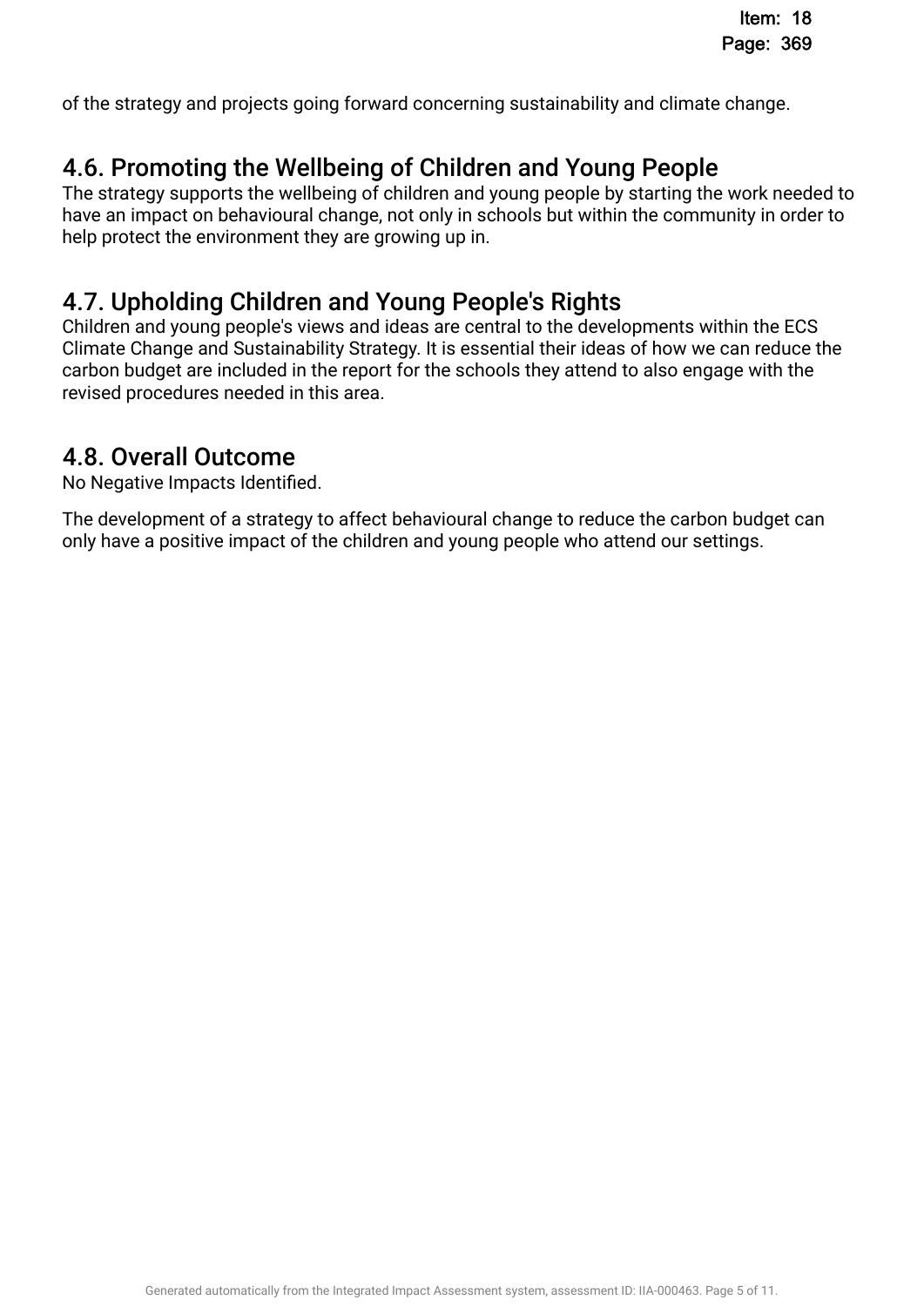# 5. Equalities and Fairer Scotland Duty Impact **Assessment**

## 5.1. Protected Groups

| Indicator                            | <b>Positive</b> | <b>Neutral</b> | <b>Negative</b> | <b>Unknown</b> |
|--------------------------------------|-----------------|----------------|-----------------|----------------|
| Age (Younger)                        |                 | Yes            |                 |                |
| Age (Older)                          |                 | Yes            |                 |                |
| <b>Disability</b>                    |                 | Yes            |                 |                |
| Race                                 |                 | <b>Yes</b>     |                 |                |
| <b>Religion or Belief</b>            |                 | Yes            |                 |                |
| <b>Sex</b>                           |                 | Yes            |                 |                |
| <b>Pregnancy and Maternity</b>       |                 | Yes            |                 |                |
| <b>Sexual Orientation</b>            |                 | Yes            |                 |                |
| <b>Gender Reassignment</b>           |                 | Yes            |                 |                |
| <b>Marriage or Civil Partnership</b> |                 | Yes            |                 |                |

## 5.2. Socio-economic Groups

| Indicator                   | <b>Positive</b> | <b>Neutral</b> | <b>Negative</b> | Unknown |
|-----------------------------|-----------------|----------------|-----------------|---------|
| Low income                  |                 | Yes            |                 |         |
| Low wealth                  |                 | Yes            |                 |         |
| <b>Material deprivation</b> |                 | Yes            |                 |         |
| Area deprivation            |                 | Yes            |                 |         |
| Socioeconomic background    |                 | Yes            |                 |         |

## 5.3. Evidence

| <b>Type</b>   | <b>Source</b>        | It says?                                                                                                                                                                                                           | It Means?  |
|---------------|----------------------|--------------------------------------------------------------------------------------------------------------------------------------------------------------------------------------------------------------------|------------|
| Internal Data | strategy<br>document | Reducing waste, developing<br>Learning for Sustainability<br>curriculum has no impact on<br>equalities or fairer duty<br>Scotland. There is equal<br>impact across all users and<br>staff in educational settings. | No impact. |

# 5.4. Engagement with affected groups.

meetings with staff and pupils in schools

# 5.5. Ensuring engagement with protected groups.

Through engagement with school staff and CLD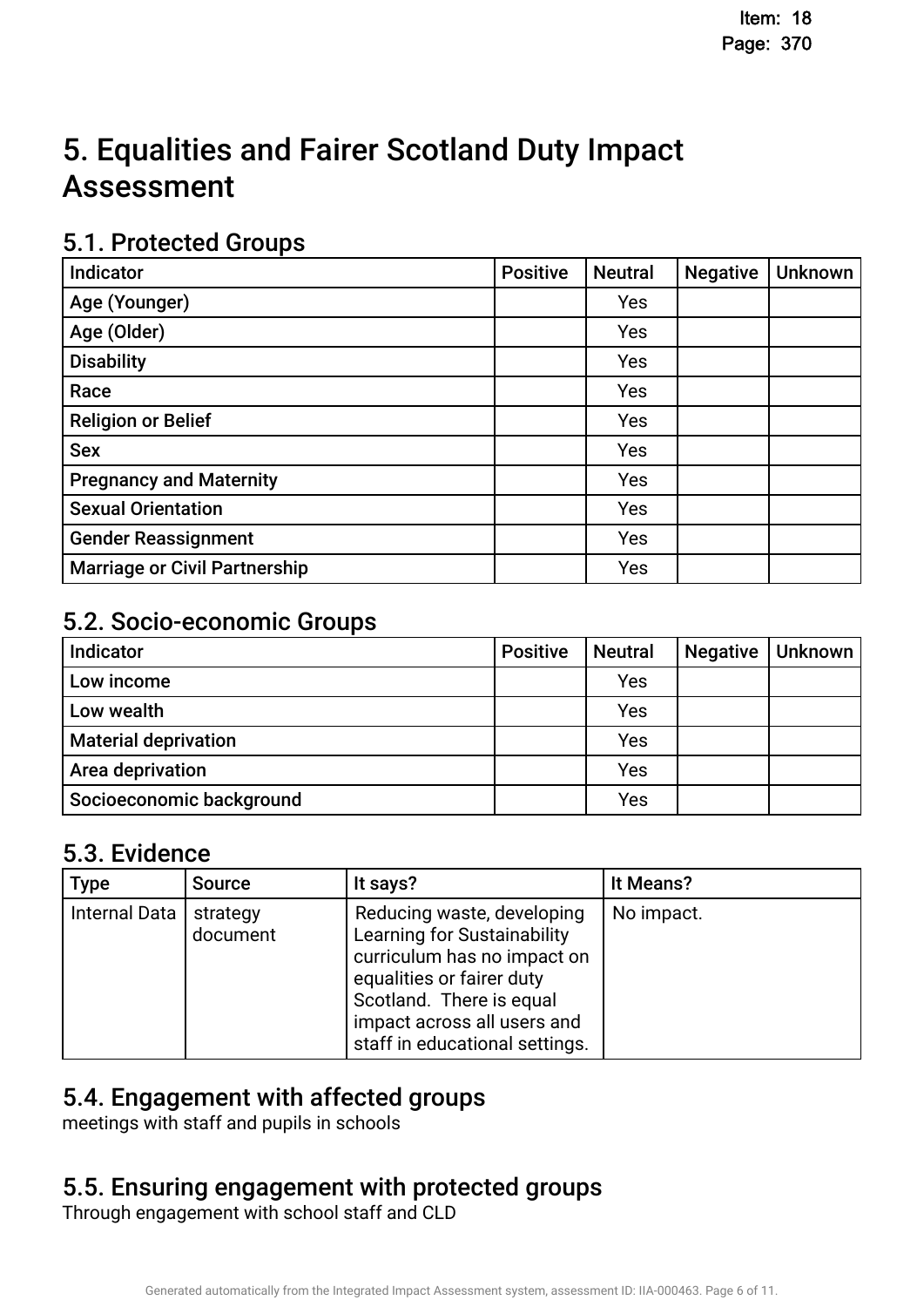# 5.6. Evidence of engagement.

Meetings have been held face to face in schools, and online to engage with pupils from various groups - ECO Schools, Pupil Council, Environmental Science groups and Sustainability champions. Meetings have taken place separately with staffing groups across all stages of education delivery to support the development of resources and gathering of views to include in the strategy documents.

## 5.7. Overall Outcome.

No Negative Impacts Identifed.

Area of work affects all individuals in schools in the same ways.

### 5.8. Improving Relations.

working collaboratively, development of Hub area for sharing of good news stories, meetings online and face to face.

## 5.9. Opportunities of Equality.

All pupils and staff can be involved with this project irrespective of backgrounds, race, gender, abilities, income.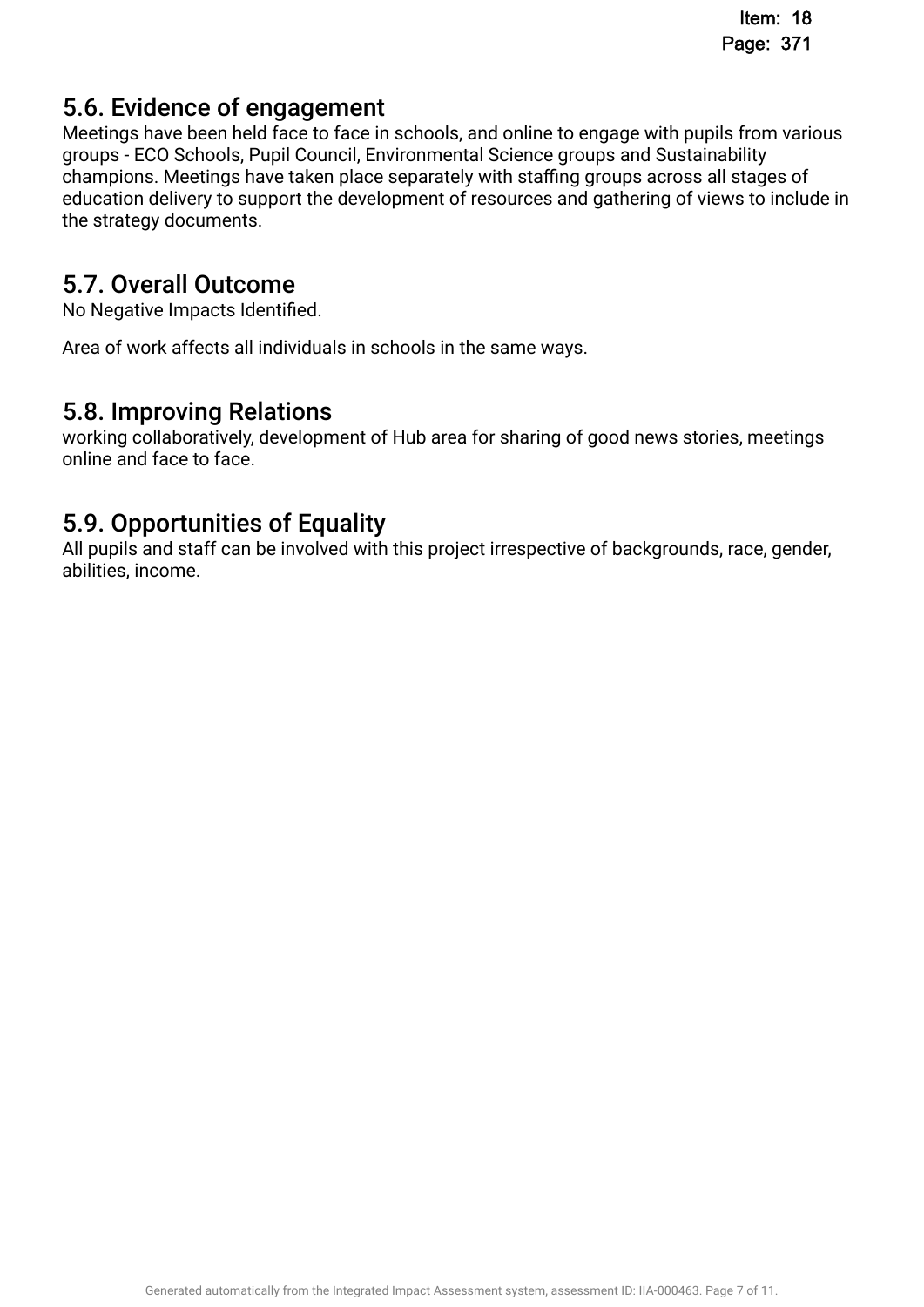# 6. Sustainability and Climate Change Impact Assessment

# 6.1. Emissions and Resources

| Indicator                                | <b>Positive</b> | <b>Neutral</b> | <b>Negative</b> | <b>Unknown</b> |
|------------------------------------------|-----------------|----------------|-----------------|----------------|
| <b>Consumption of energy</b>             |                 |                | Yes             |                |
| <b>Energy efficiency</b>                 |                 |                | Yes             |                |
| <b>Energy source</b>                     |                 | Yes            |                 |                |
| Low carbon transition                    |                 | Yes            |                 |                |
| <b>Consumption of physical resources</b> |                 | Yes            |                 |                |
| <b>Waste and circularity</b>             | Yes             |                |                 |                |
| <b>Circular economy transition</b>       | Yes             |                |                 |                |
| <b>Economic and social transition</b>    |                 | Yes            |                 |                |

# 6.2. Biodiversity and Resilience

| Indicator                        | <b>Positive</b> | <b>Neutral</b> | <b>Negative</b> | <b>Unknown</b> |
|----------------------------------|-----------------|----------------|-----------------|----------------|
| <b>Quality of environment</b>    | Yes             |                |                 |                |
| <b>Quantity of environment</b>   |                 | Yes            |                 |                |
| <b>Wildlife and biodiversity</b> | Yes             |                |                 |                |
| Infrastructure resilience        |                 | Yes            |                 |                |
| <b>Council resilience</b>        |                 | Yes            |                 |                |
| <b>Community resilience</b>      |                 | Yes            |                 |                |
| Adaptation                       |                 | Yes            |                 |                |

## 6.3. Positive Impacts

| <b>Impact Area</b>                 | Impact                                                                                                                                                                                                                                    |
|------------------------------------|-------------------------------------------------------------------------------------------------------------------------------------------------------------------------------------------------------------------------------------------|
| <b>Quality of environment</b>      | Work undertaken by Green Space officers with school leaders<br>will help support the local environment in school outside spaces<br>to improve the management of green spaces.                                                             |
| <b>Wildlife and biodiversity</b>   | The work of Green Space officers with school leaders will help<br>increase wildlife and biodiversity areas in school outside spaces.                                                                                                      |
| <b>Circular economy transition</b> | Current work of the ECS Catering Team promotes the transition<br>to more sustainable procurement practices. Officers are<br>developing their own strategies and work continues in this area<br>with colleagues from the procurement team. |
| <b>Waste and circularity</b>       | The development of a waste strategy will have a positive impact<br>on the amount of general waste and recycling removed from<br>schools.                                                                                                  |

# 6.4. Negative Impacts and Mitigations.

| Details and Mitigation |
|------------------------|
|                        |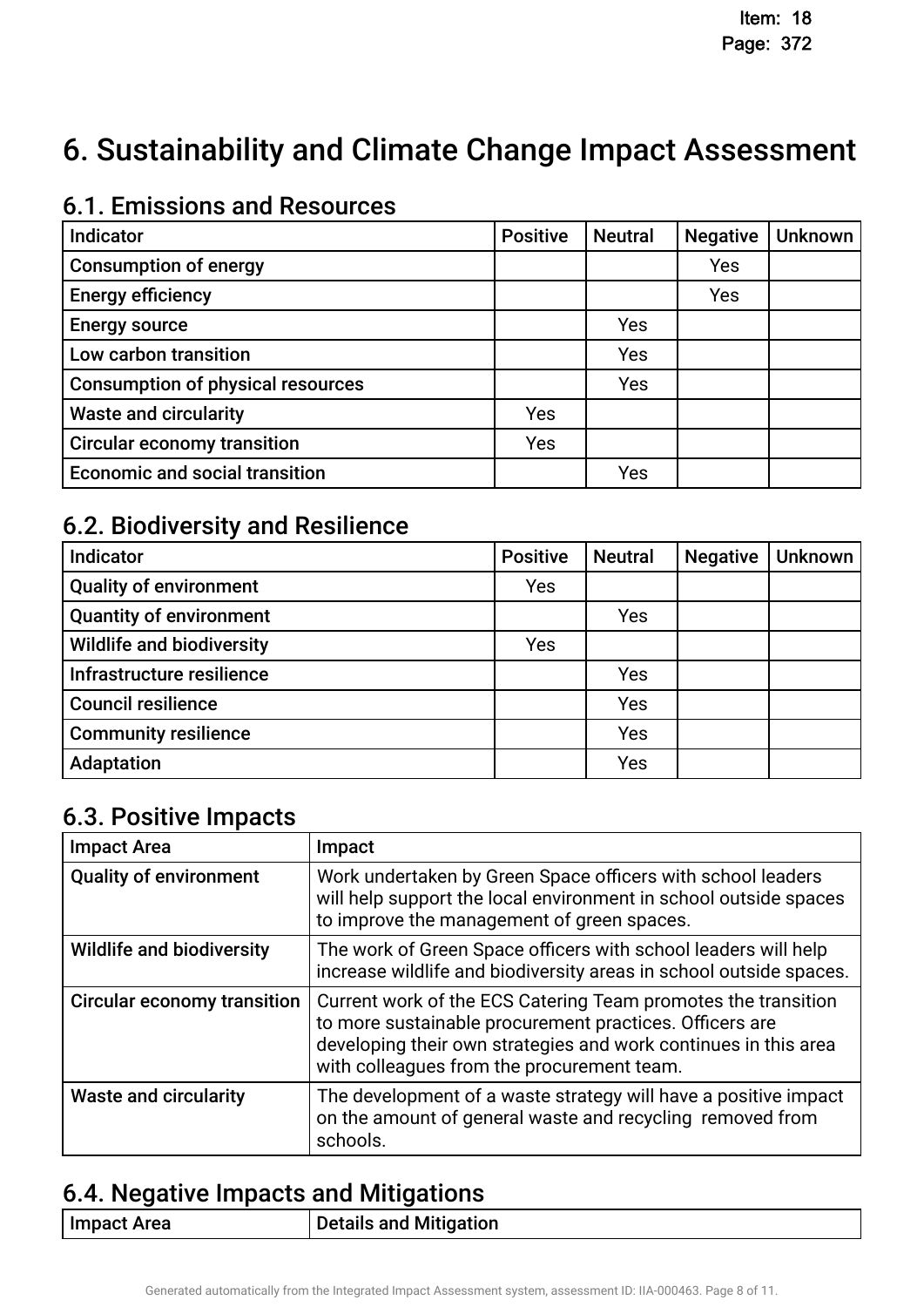| <b>Impact Area</b>           | <b>Details and Mitigation</b>                        |                                                                                                                                                                                                                                                                                  |
|------------------------------|------------------------------------------------------|----------------------------------------------------------------------------------------------------------------------------------------------------------------------------------------------------------------------------------------------------------------------------------|
| <b>Consumption of energy</b> | staff and pupils are present.<br>Can be<br>mitigated | Current pandemic and mitigation to reduce the likelihood of<br>transmission of the Covid-19 virus of increasing ventilation in<br>schools, partly through the opening of windows has a significant<br>negative impact on the energy consumed in all buildings where<br><b>No</b> |
|                              | Justification                                        | In order to reduce the spread of virus windows<br>need to be opened to increase ventilation and<br>heating has to be increased to allow teaching<br>spaces to be habitable.                                                                                                      |
| <b>Consumption of energy</b> | staff and pupils are present.<br>Can be<br>mitigated | Current pandemic and mitigation to reduce the likelihood of<br>transmission of the Covid-19 virus of increasing ventilation in<br>schools, partly through the opening of windows has a significant<br>negative impact on the energy consumed in all buildings where<br><b>No</b> |
|                              | Justification                                        | In order to reduce the spread of virus windows<br>need to be opened to increase ventilation and<br>heating has to be increased to allow teaching<br>spaces to be habitable                                                                                                       |
| <b>Energy efficiency</b>     | Can be<br>mitigated                                  | Current increase in ventilation reduces the ability of school<br>leaders to incorporate energy efficiency practices in schools<br>through the opening of windows and increase in heating to<br>counter the reduction in temperatures in teaching spaces.<br><b>No</b>            |
|                              | Justification                                        | Heating has to be increased when windows<br>are open to enable curriculum delivery to<br>pupils and education provision to continue.                                                                                                                                             |
| <b>Energy efficiency</b>     | Can be<br>mitigated                                  | Current increase in ventilation reduces the ability of school<br>leaders to incorporate energy efficiency practices in schools<br>through the opening of windows and increase in heating to<br>counter the reduction in temperatures in teaching spaces.<br>No                   |
|                              | Justification                                        | Heating has to be increased when windows<br>are open to enable curriculum delivery to<br>pupils and education provision to continue.                                                                                                                                             |

# 6.5. Evidence

| <b>Type</b>      | <b>Source</b>                                                       | It says?                                         | It Means?                                                                                                                                           |
|------------------|---------------------------------------------------------------------|--------------------------------------------------|-----------------------------------------------------------------------------------------------------------------------------------------------------|
| External<br>Data | Scottish<br>Government<br>Reducing<br>Covid-19 in<br>Schools advice | Advice given regarding<br>ventilation in schools | Windows have to be open to<br>increase ventilation as<br>required on a site by site<br>assessment at the discretion<br>of each school head teacher. |

Generated automatically from the Integrated Impact Assessment system, assessment ID: IIA-000463. Page 9 of 11.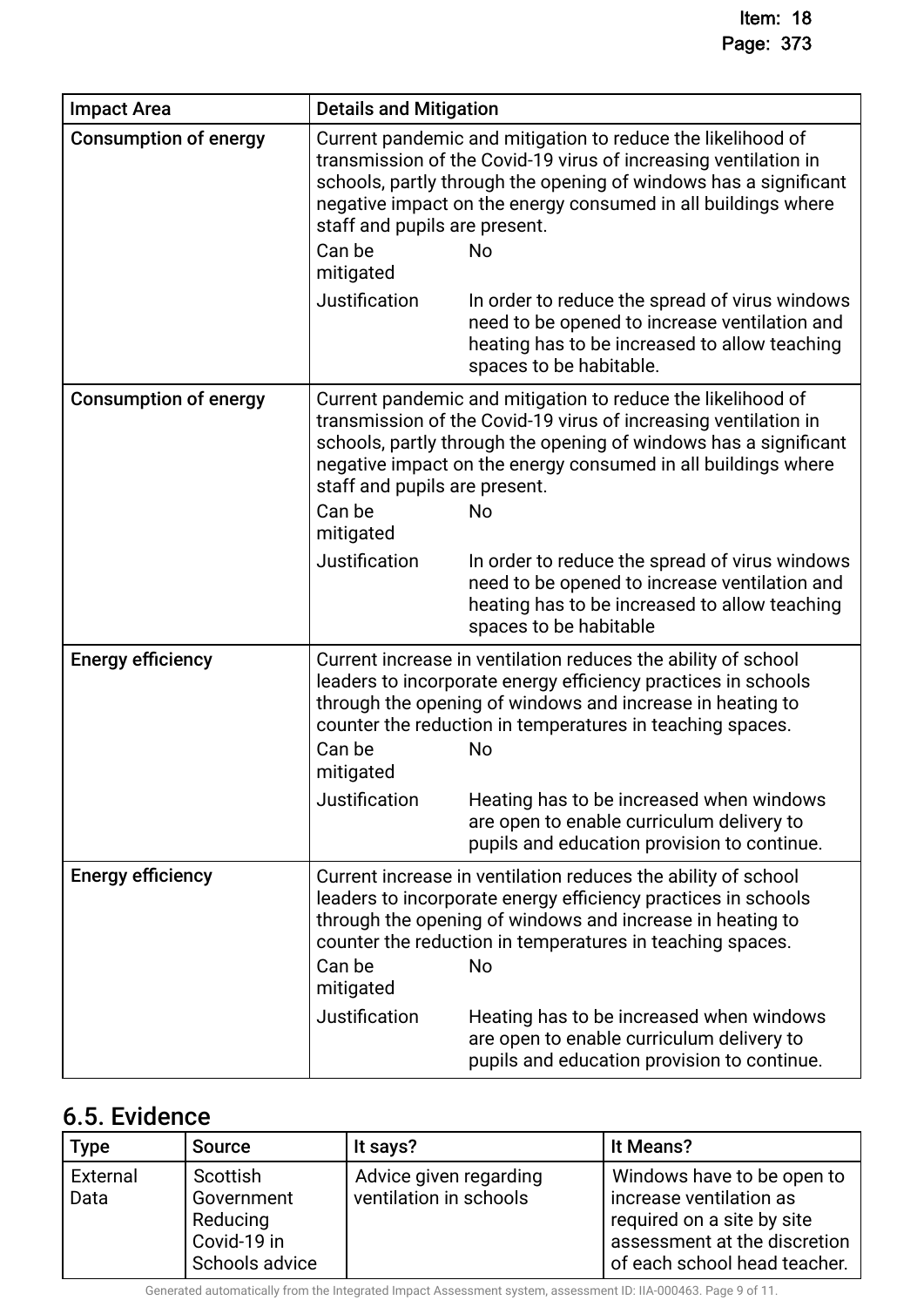## 6.6. Overall Outcome.

No Negative Impacts Can Be Mitigated.

Following Scottish Government advice ventilation has to be a mitigation to reduce the spread of Covid-19. This Covid-19 mitigation has a negative impact on the school's ability to engage with measures to reduce energy use in schools at this time.

Despite the current negative impact of the energy strategy not being fully developed and rolled out at this time it is hoped we will be in a more positive position at the start of the next session to be able to start this aspect of the ECS Climate Change and Sustainability Strategy,